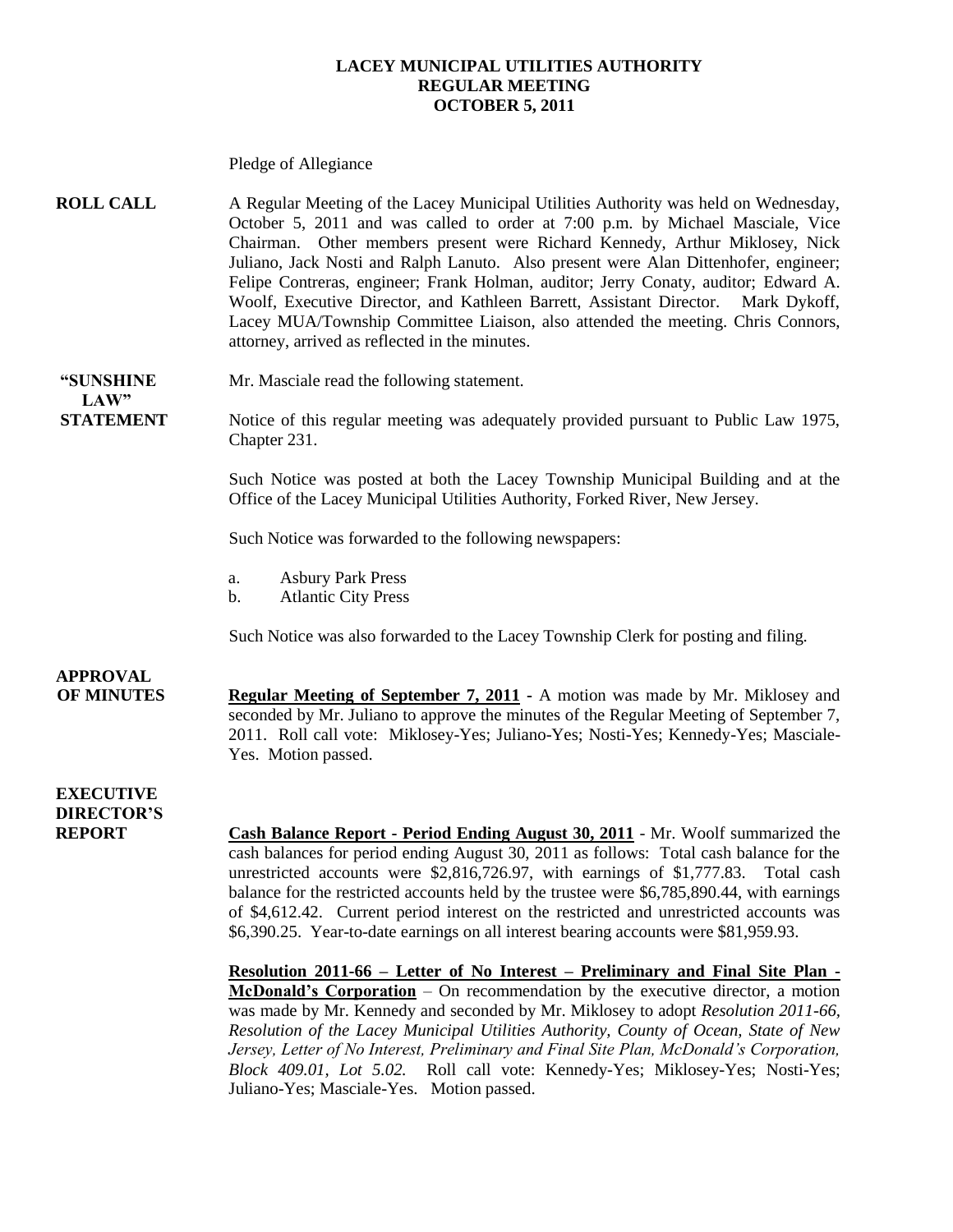**Resolution 2011-62 – New Jersey Sustainable Energy Joint Meeting** – Mr. Woolf explained the New Jersey Joint Insurance Fund has grouped all their memberships into one pool for energy. This will save the Authority money on energy. On recommendation by the executive director, a motion was made by Mr. Kennedy and seconded by Mr. Juliano to adopt *Resolution 2011-62, Resolution of the Lacey Municipal Utilities Authority, County of Ocean, State of New Jersey, New Jersey Sustainable Energy Joint Meeting.* Roll call vote: Kennedy-Yes; Juliano-Yes; Nosti-Yes; Miklosey-Yes; Masciale-Yes. Motion passed.

Chris Connors arrived during this portion of the meeting.

**Cleaning and Televising Sanitary Sewer System** – Mr. Woolf requested authorization to advertise and receive bids for Cleaning and Televising Sanitary Sewer System. A motion was made by Mr. Miklosey and seconded by Mr. Kennedy authorizing the Authority to advertise and receive bids for Cleaning and Televising Sanitary Sewer System. Roll call vote: Miklosey-Yes; Kennedy-Yes; Nosti-Yes; Juliano-Yes; Masciale-Yes. Motion passed.

**Installation of Screenings Comminutor at L2 Sewer Pump Station** – Mr. Woolf requested authorization to advertise and receive bids for Installation of Screenings Comminutor at L2 Sewer Pump Station. He explained debris, particularly cleaning wipes such as Clorox, Lysol, etc., have been clogging the sewer pumps and causing maintenance problems. This device will shred the material into fine pieces to prevent clogging of the pumps. The cost of the device is \$50,000.00. A motion was made by Mr. Kennedy and seconded by Mr. Miklosey authorizing the Authority to advertise and receive bids for Installation of Screenings Comminutor at L2 Pump Station. Roll call vote: Kennedy-Yes; Miklosey-Yes; Nosti-Yes; Juliano-Yes; Masciale-Yes. Motion passed.

Mr. Miklosey stated since it costs the State millions of dollars in remedying the situation, he asked Mr. Connors if it is possible proposing a law banning cleaning wipes in the State. Mr. Connors stated he would research this possibility.

**Resolution 2011-67 – Approve 2012 Water Budget** – On recommendation by the executive director a motion was made by Mr. Kennedy and seconded by Mr. Miklosey to adopt *Resolution 2011-77*, *approving the 2012 water budget*. Roll call vote: Kennedy-Yes; Miklosey-Yes; Nosti-Yes; Juliano-Yes; Masciale-Yes. Motion passed.

**Resolution 2011-68 – Approve 2012 Sewer Budget** – On recommendation by the executive director a motion was made by Mr. Miklosey and seconded by Mr. Kennedy to adopt *Resolution 2011-68*, *approving the 2012 sewer budget*. Roll call vote: Miklosey-Yes; Kennedy-Yes; Nosti-Yes; Juliano-Yes; Masciale-Yes. Motion passed.

**BUSINESS**

**REPORT** September Meter Reads – Ms. Barrett reported 4393 meters were read in September for Cycles 1, 4 & 9. One hundred forty three work orders were cut to obtain manual reads not obtained during regular meter read routes. Two reads were questioned because of high usage and were notified by phone.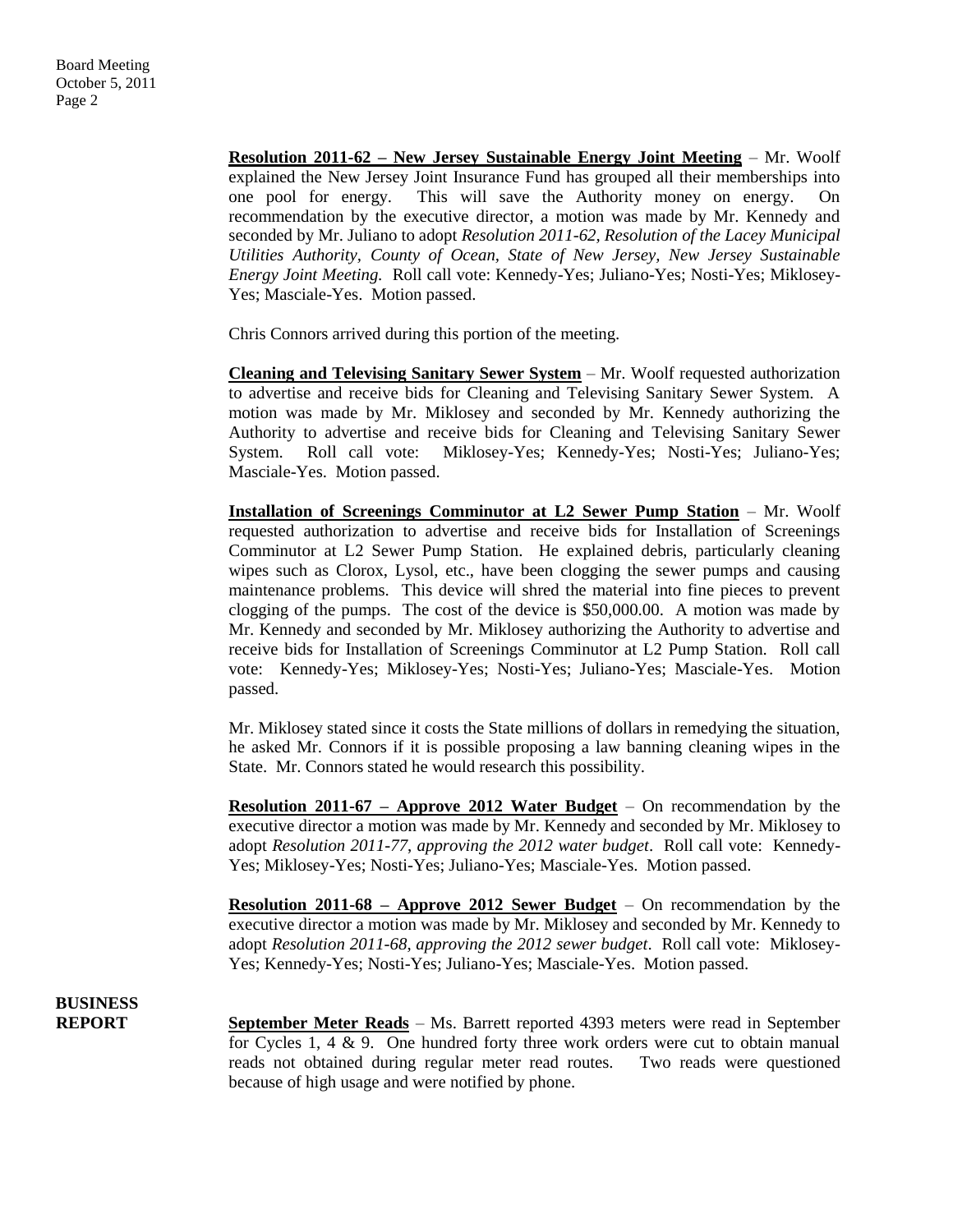**October Billing –** Ms. Barrett reported utility bills were mailed/hand delivered October 5<sup>th</sup> in the amount of \$1,190,213.39. Penalties were assessed on 3,497 past due accounts (all cycles) in the amount of \$25,253.90 for a total billing in October of \$1,215,467.29.

**Customer Service –** Ms. Barrett reported twenty-two new customer welcome letters were mailed in August, and twelve responses were received in September. Twenty-five final reads with equipment inspections were performed in September with no violations.

# **ENGINEER'S**

**REPORT Resolution 2011-63 – Accept Maintenance Bond – Release Performance Bond and Final Payment – Municipal Lane Pump Station Upgrades – A.C. Schultes, Inc.** - On recommendation by the Authority's engineer, a motion was made by Mr. Miklosey and seconded by Mr. Juliano to adopt *Resolution 2011-63, Resolution of the Lacey Municipal Utilities Authority, County of Ocean, State of New Jersey, Acceptance of Maintenance Bond, Release of Performance Bond and Final Payment, Municipal Lane Pump Station Upgrades & Standby Non-Clog Submersible Pumps, A.C. Schultes, Inc. Roll call vote:* Miklosey-Yes; Juliano-Yes; Nosti-Yes; Kennedy-Yes; Masciale-Yes. Motion passed.

> **Resolution 2011-64 – Accept Maintenance Bond – Release Performance Bond and Final Payment – Tank No. 2 Repainting – Beckett Enterprises, Inc.** - On recommendation by the Authority's engineer, a motion was made by Mr. Miklosey and seconded by Mr. Juliano to adopt *Resolution 2011-64, Resolution of the Lacey Municipal Utilities Authority, County of Ocean, State of New Jersey, Acceptance of Maintenance Bond, Release of Performance Bond and Final Payment, Tank No. 2 Repainting, Beckett Enterprises, Inc.* Roll call vote: Miklosey-Yes; Juliano-Yes; Nosti-Yes; Kennedy-Yes; Masciale-Yes. Motion passed.

> **Resolution 2011-65 – Maintenance Bond Release – South Branch Marina Water Main Extension – DSC Construction Company, Inc.** - On recommendation by the Authority's engineer, a motion was made by Mr. Kennedy and seconded by Mr. Miklosey to adopt *Resolution 2011-65, Resolution of the Lacey Municipal Utilities Authority, County of Ocean, State of New Jersey, Maintenance Bond Release, South Branch Marina Water Main Extension, DSC Construction Company, Inc.* Roll call vote: Kennedy-Yes; Miklosey-Yes; Nosti-Yes; Juliano-Yes; Masciale-Yes. Motion passed.

> **Water Treatment Plant No. 1 Upgrades** – Mr. Dittenhofer stated the Bureau of Water Allocation completed the review and sent out notices for comments. The comment period is open to the public until October  $20<sup>th</sup>$ . He expects to receive the actual permit to construct the water plant by the end of October.

> The cost estimate for the utilization of Well No. 7 as an alternate source at 500 gpm is estimated to be \$256,750.00.

> A letter of intent has been prepared for the application of the NJEIT (infrastructure financing program). However, funds would not be available until 2012. Additionally, his office prepared a production justification to be able to use USDA funding.

> C**leaning and Televising Contract No. 6 & Flow Assessment** – Mr. Dittenhofer stated the contractor has completed 99% of the punch list.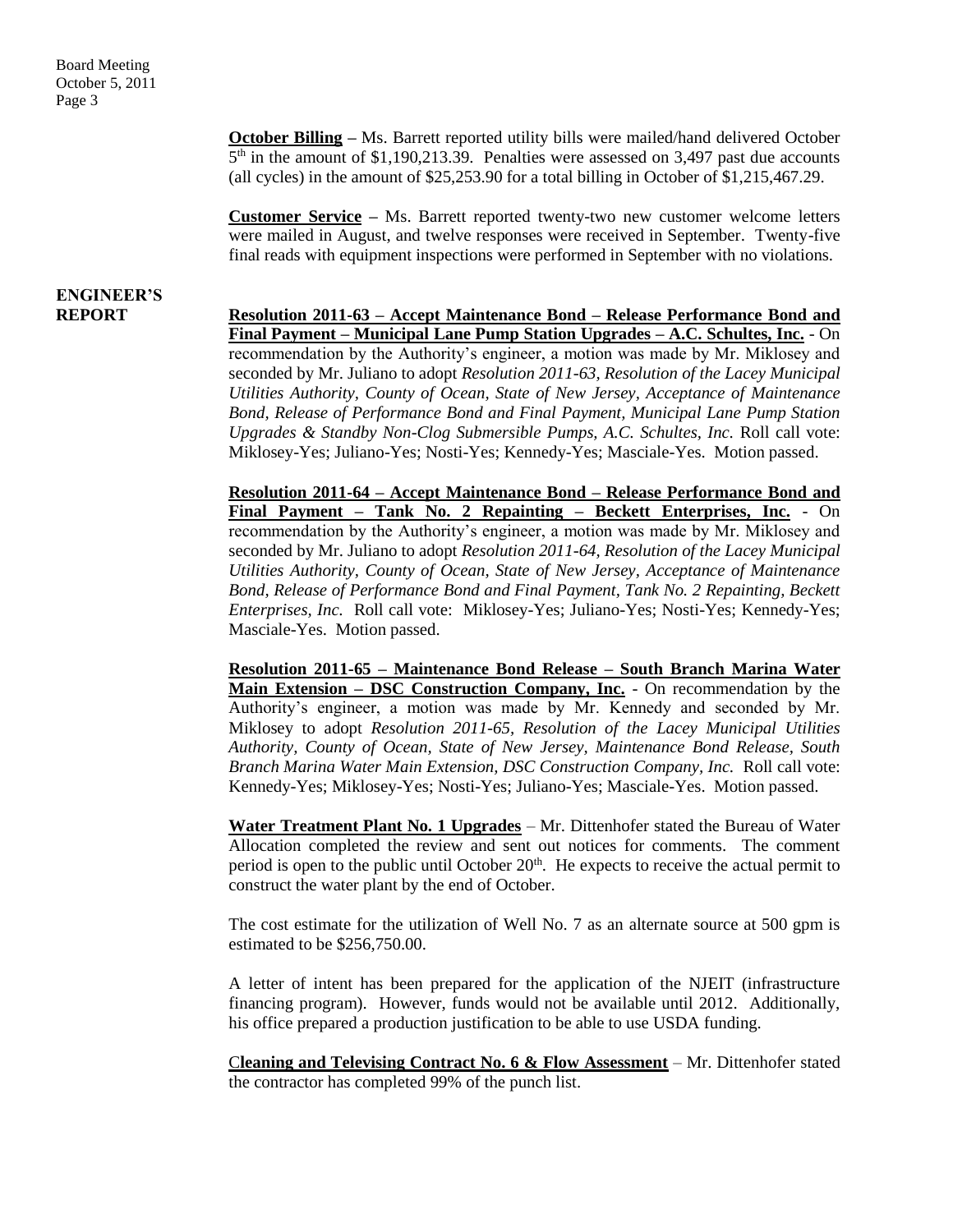Board Meeting October 5, 2011 Page 4

| <b>ATTORNEY'S</b> |  |
|-------------------|--|
| <b>REPORT</b>     |  |

**Tank #2 Repainting Project** - Mr. Connors sated his office reviewed and approved the closeout documents for this project.

**Toll Brothers Connection Fee Issues** – Mr. Connors stated as of this date, his office has not received any response from representatives of Toll Brothers concerning their issue involving connection fees

### **AUDITOR'S**

**REPORT Accountant's Status Report – Month Ended August 31, 2011** – Mr. Holman reported sewer and water continue to be operating at a favorable variance. User charges are unfavorable for both water and sewer. He stated at the issuance of this report, the OCUA fee analysis was not available.

> Mr. Holman stated he completed the maximum chargeable connection fee formula. According to the statute, the maximum allowable water connection fee is \$6,471. The present fee is \$5,300. The maximum allowable sewer connection fee is \$1,553. The present fee is \$1750.

> Mr. Holman pointed out the reason why the sewer fee is more than what is allowed is because the Authority was charging a physical connection fee of approximately \$300.00. The Authority no longer provides this service and recommends an adjustment be made at the next rate hearing.

> In regards to the water connection fees, it has been three to four years since they were adjusted. Based on the formula, these fees can be increased. He explained the formula provides for new users to pick up a share of the debt service paid by present and prior users. Since the water service is heavily leveraged, a large amount of money was borrowed to put the water service in. Mr. Masciale asked Mr. Holman if he recommends charging \$6,471 for water connection fees. Mr. Holman stated yes; however, it is a decision to be made by the Board. Mr. Masciale asked Mr. Woolf to schedule a Finance Committee meeting to discuss this issue further.

> Mr. Holman stated he would discuss the issue of financing from Ocean First Bank in closed session.

#### **CORRESPONDENCE**

**Leland Madden, Constitution Drive** – Requesting relief of utility bill, due to water leak. A motion was made by Mr. Kennedy and seconded by Mr. Miklosey to grant a one-time credit adjustment on the sewer charges in the amount of \$478.93 (80,000 gallons). Roll call vote: Kennedy-Yes; Miklosey-Yes; Nosti-Yes; Juliano-Yes; Masciale-Yes. Motion passed.

Mr. Masciale stated Mr. Madden's request for relief of utility bill was denied at the last meeting. However, the request was also for relief of bill for filling pool and watering lawn without meters. Since the Authority has been granting credit to customers in this same regard, the request is granted. However, beginning January 1, 2012, he recommends no exclusions be granted to customers who fill pool or water lawn without the proper meters.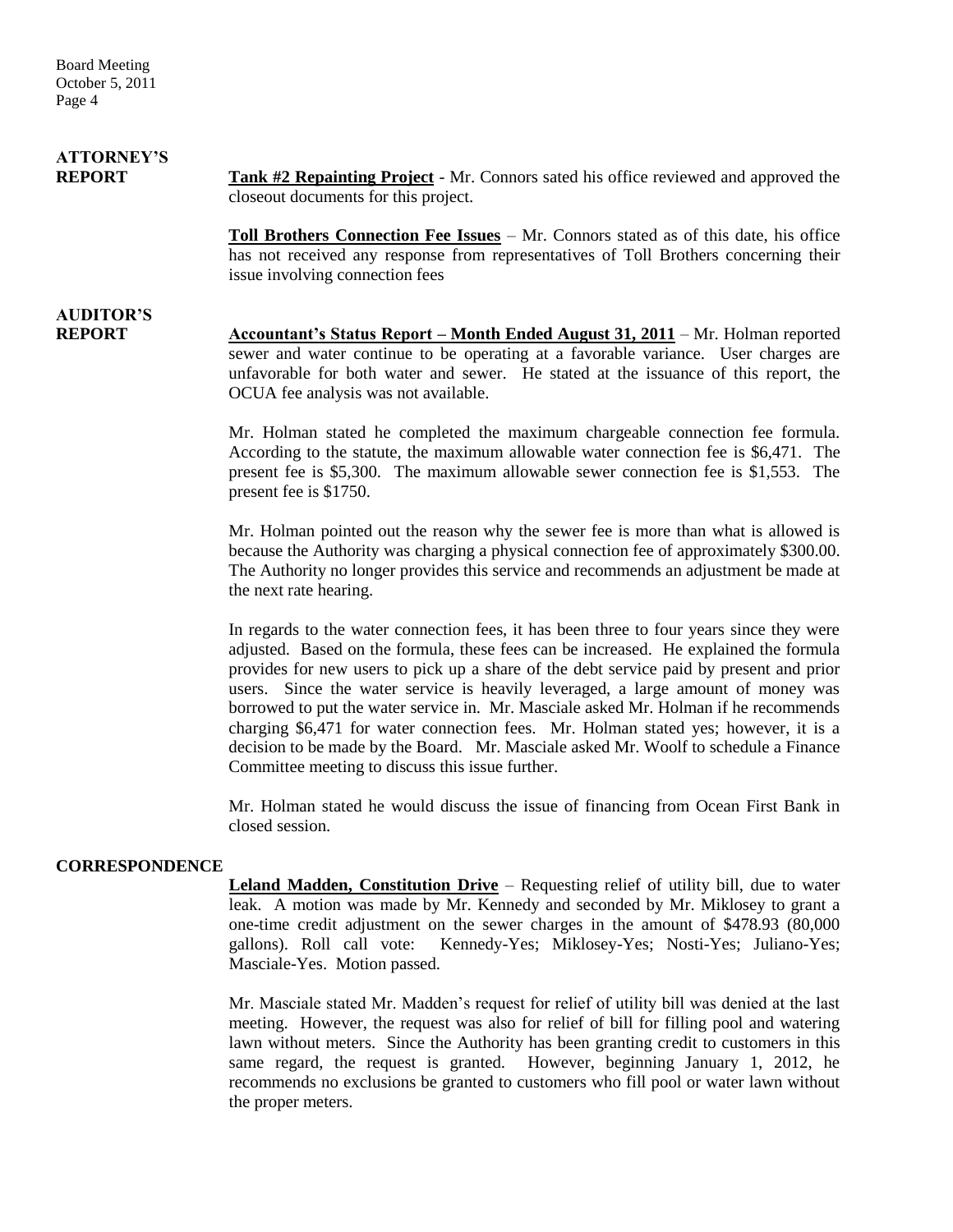**Mr. & Mrs. Muscillo, Lanoka Harbor** – Requesting relief of utility bill, due to water leak. Since the water that leaked did not go into the sewer system, a motion was made by Mr. Kennedy and seconded by Mr. Miklosey to grant a credit adjustment on the sewer charges in the amount of \$31.01 (14,000 gallons). Roll call vote: Kennedy-Yes; Miklosey-Yes; Nosti-Yes; Juliano-Yes; Masciale-Yes. Motion passed.

**Robert Allan, Pershing Avenue** – Requesting relief of utility bill, due to water leak. Since the water that leaked did not go into the sewer system, a motion was made by Mr. Kennedy and seconded by Mr. Miklosey to grant a credit adjustment on the sanitary sewer charges in the amount of \$102.89 (19,300 gallons). Roll call vote: Kennedy-Yes; Miklosey-Yes; Nosti-Yes; Juliano-Yes; Masciale-Yes. Motion passed.

## **OLD**

#### **BUSINESS** There was no old business to address.

### **NEW**

**BUSINESS** Mr. Miklosey stated he is aware the Township will be saving money by opting out of the State Health Benefits program. He asked Mr. Dykoff's recommendation for the LMUA possibly doing the same. Mr. Dykoff stated the Authority must first obtain an evaluation on its claims history to determine if there would be a savings. There is a cost associated with the evaluation. He can recommend the insurance agent the Township is utilizing if interested. He stated the health insurance company the Township is utilizing is supplying them with the same coverage at a significant savings. He pointed out after the first year rates would increase; however, the rates will not increase as significantly as the State Health Benefit program. If the present carrier's rates are too high, the insurance agent would shop for a different carrier.

> Mr. Miklosey asked Mr. Woolf to explore the possibility of utilizing another insurance carrier. Mr. Woolf stated an evaluation of the Authority's claims history was done a few years ago, and the result was the claims experience did not allow for any savings at that time. Mr. Dykoff pointed out that once you opt out of the State Health Benefits program you could rejoin at any time.

#### **PUBLIC BUSINESS/ COMMENT** There was no public business/comment.

# **PAYMENT OF**

**VOUCHERS** WHEREAS, the members of the Lacey Municipal Utilities Authority carefully examined all vouchers presented for payment of claims;

> **NOW, THEREFORE, BE IT RESOLVED** by the Lacey Municipal Utilities Authority that:

> 1. Said vouchers in the sum of \$208,349.89 be same are hereby approved to be paid.

2. Said vouchers are listed on the attached computer check register.

A motion was made by Mr. Miklosey and seconded by Mr. Kennedy to adopt the above resolution. Roll call vote: Miklosey-Yes; Kennedy-Yes; Nosti-Yes; Juliano, Yes, but abstains on South Jersey Auto Supply; Masciale-Yes. Motion passed.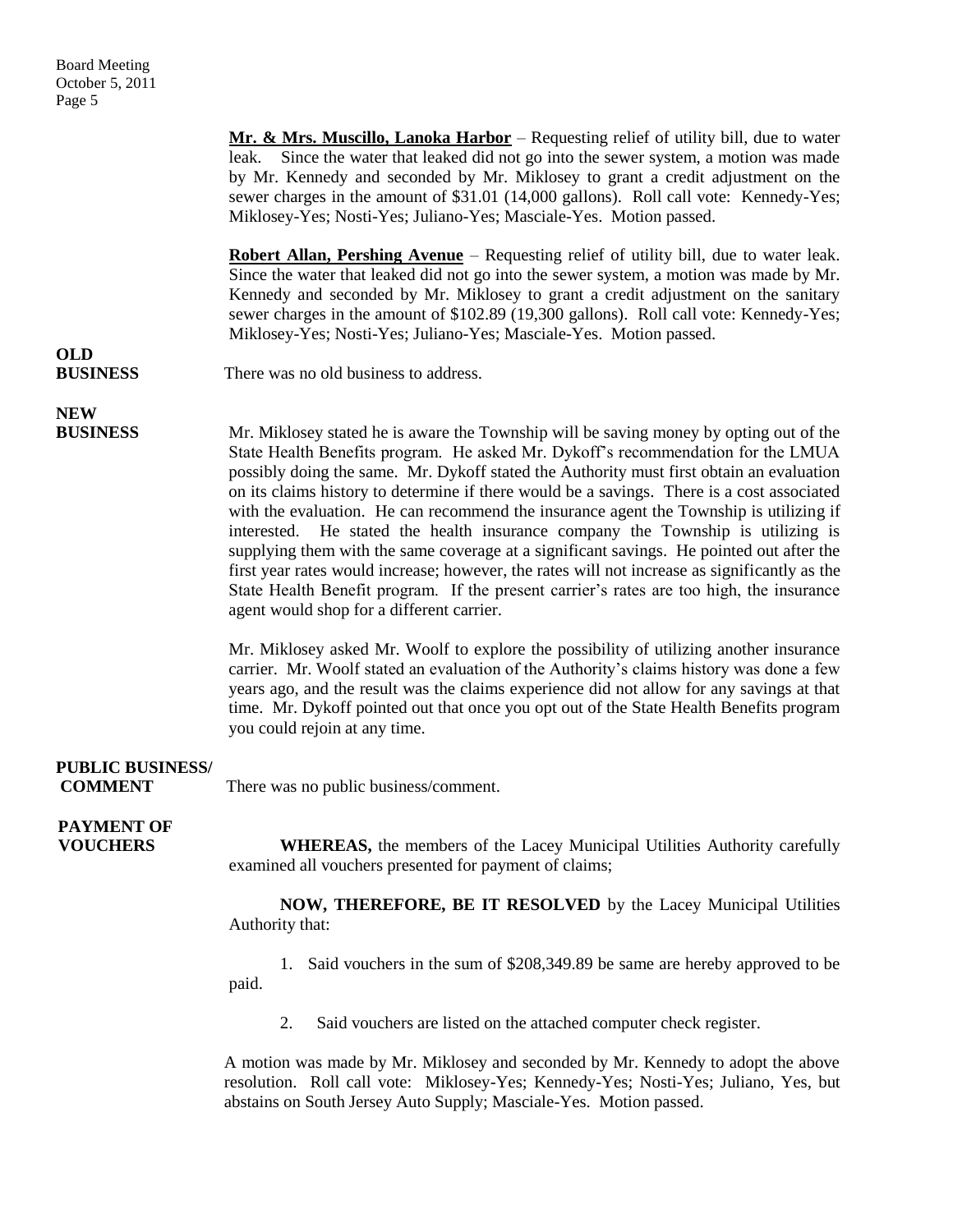### **CLOSED**

#### **SESSION RESOLUTION**

**WHEREAS,** Section 8 of the Open Public Meetings Act, Chapter 231, Public Law 1975 permits the exclusion of the public from a meeting in certain circumstances;

**WHEREAS**, this public body is of the opinion that such circumstances presently exist.

**NOW, THEREFORE, BE IT RESOLVED** by the Lacey Municipal Utilities Authority, County of Ocean and State of New Jersey as follows:

1. The public shall be excluded from discussion of action upon the hereinafter specified subject matters.

2. The general nature of this closed session concerns contract negotiations.

3. It is anticipated at this time that the above-stated matters will be made public once these matters have been resolved.

4. This resolution shall take effect immediately.

A motion was made by Mr. Miklosey and seconded by Mr. Kennedy to adopt the above resolution. Roll call vote: Unanimously approved.

Separate minutes were kept on the above closed session.

### **RE-OPEN**

**MEETING** A motion was made by Mr. Miklosey and seconded by Mr. Kennedy to reopen the meeting. Roll call vote: Unanimously approved.

**ADJOURNMENT** There being no further business to discuss, the meeting was adjourned at 7:35 p.m.

Respectfully submitted,

Michele Kennedy Secretary